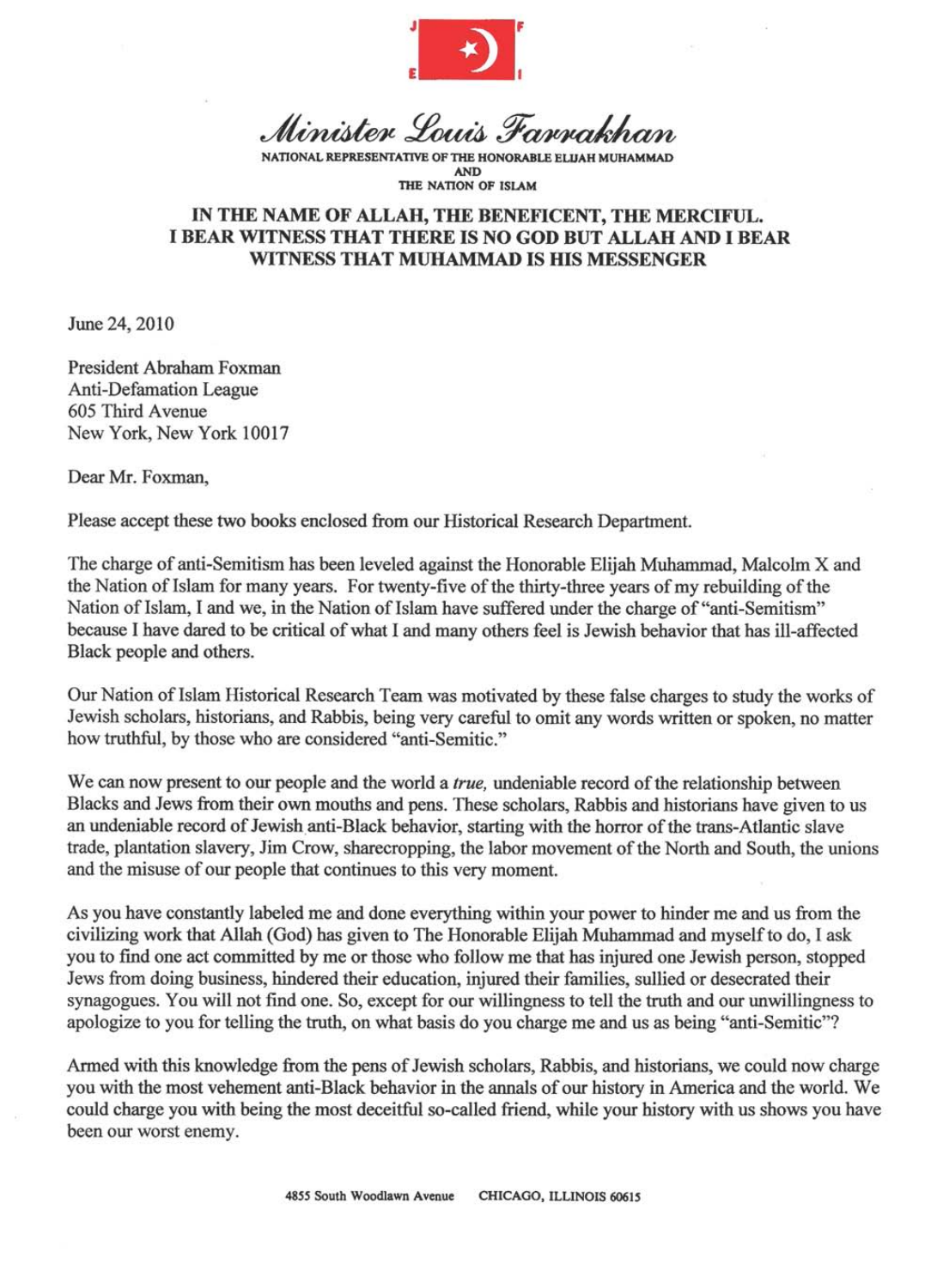I do not write this with vitriol, hatred, bitterness, or a spirit of vengeance, because One greater than you and me has permitted this for His own wise purposes.

However, what is done is done. We cannot change the past. You and I, your children and mine, your people and mine are living in the present. Your present reality is sitting on top of the world in power, with riches and influence, while the masses of my people here in America, in the Caribbean, Central and South America and elsewhere in the world are in the worst condition of any member of the human family.

I have pleaded with you over the years for a sensible, intelligent dialogue. You have rejected me, and some Rabbis have given me terms for friendship that any self-respecting person could never accept. So with this truth in our hands and yours, and soon in the hands of tens of thousands, I again ask you for a dialogue.

You are in a position to help me in the civilizing work that The Honorable Elijah Muhammad was given to do by Allab (God), wbose burden and Mission -Allab and He -bas made me to share. With this historical research in your hands, you may either gather your forces for an all-out struggle against me, tbe Nation of Islam, and tbe truth tbat I and we speak and write, or as an intelligent and civilized people, we can sit down and carve out a way forward that can obliterate the stain of the past and render us, Jews and Blacks-before Allah (God) and the world- in a new, honorable, and mutually respectful relationship.

This is an offer asking you and the gentiles whom you influence to help me in the repair of my people from the damage that has been done by your ancestors to mine. This is a wonderful way of the present generation of Jews to escape the Judgment of Allah (God) by aiding in the repair of His people.

However, sbould you choose to make our struggle to civilize our people more difficult, then I respectfully warn you, in the Name of Allah (God) and His Messiah, Tbe Honorable Elijah Muhammad, tbat tbe more you fight and oppose me rather than belp me to lift my people from their degraded state, Allah (God) and His Messiab will bring you and your people to disgrace and ruin and destroy your power and influence here and throughout the world.

I pray tbat you will make the wise and best choice.

Respectfully and Sincerely Submitted,

The Honorable Minister Louis Farrakhan<br>Servant to the Lost-Found Nation of Islam in the West

Cc: Chairman Alan Solow, American Conference of Presidents of Major Jewish Organizations President William Hess, American Zionist Movement President Bob Elman, American Jewish Committee President Dennis W. Click, B'Nai B'Rith International President Richard S. Gordon, American Jewish Congress President Rabbi Moshe Kletenik. Rabbinical Council of America